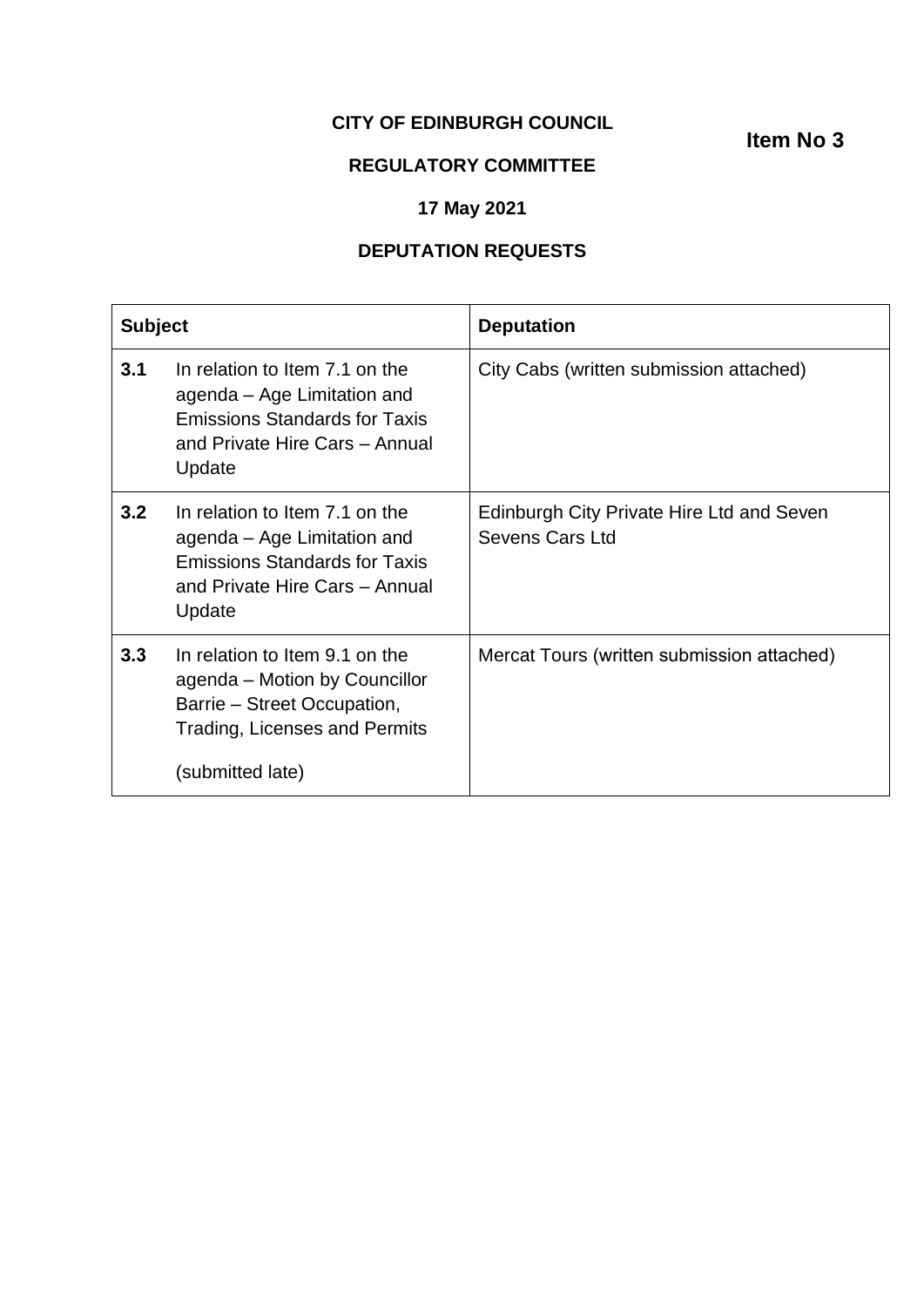**From:** Les McVay **Sent:** 12 May 2021 12:52 **Subject:** Euro 6 Retrofit Application

Hi Cathy,

In reply to your email dated  $4<sup>th</sup>$  May.

City Cabs would sincerely like to thank you and the other Regulatory Committee members for your efforts in assisting our trade during the period of the COVID pandemic. The changes and amendments implemented by the Council since the introduction of the Age and Emission policy on 7<sup>th</sup> May 2018 have allowed many taxi licence holders to continue to operate throughout the last fifteen months.

As I have stated previously, over the last couple of years, our trade has been hit by a triple whammy of unregulated growth of PHC licences, the not-insignificant refinancing of our business needed to meet the new emission levels and, for the last fifteen months, the disappearance of our earnings due to COVID19.

The help we have received from the City of Edinburgh Council has been very much appreciated.

I am led to believe that there are currently just under one hundred taxi licence-holders in Edinburgh who have benefitted from the LPG conversion. The availability of LPG fuel suppliers remains a concern. Enquiries and representations to potential LG suppliers are ongoing to try and resolve this issue.

This alternative low-emission vehicle conversion has been viewed as an overall success by the many licensed operators who opted for it. Many of these licence holders are in their senior years and did not wish to be burdened by the £40,000 -- £50,000 of financial obligations they would incur as they approach retirement. The few extra years of earnings that this LPG conversion has afforded them and the available grants they took advantage of have worked out well for them.

The retrofit upgrade that the trade is now asking the Regulatory Committee to consider is also a credible alternative. The retrofit option is fully backed by Transport Scotland, which offers a grant of 80% of the cost of each conversion through the Energy Savings Trust.

We recognise that this proposal needs to be thoroughly analysed before approval by the Regulatory Committee, but this is a product that is already fully approved under the Energy Saving Trust CVRAS accreditation (Clean Vehicle Retrofit Approval Scheme).

## **The link to the main page can be found here:**

### <https://energysavingtrust.org.uk/service/clean-vehicle-retrofit-accreditation-scheme/>

**The whole process has been rigorously tested and approved by the Millbrook Government testing centre**.

<https://www.millbrook.co.uk/>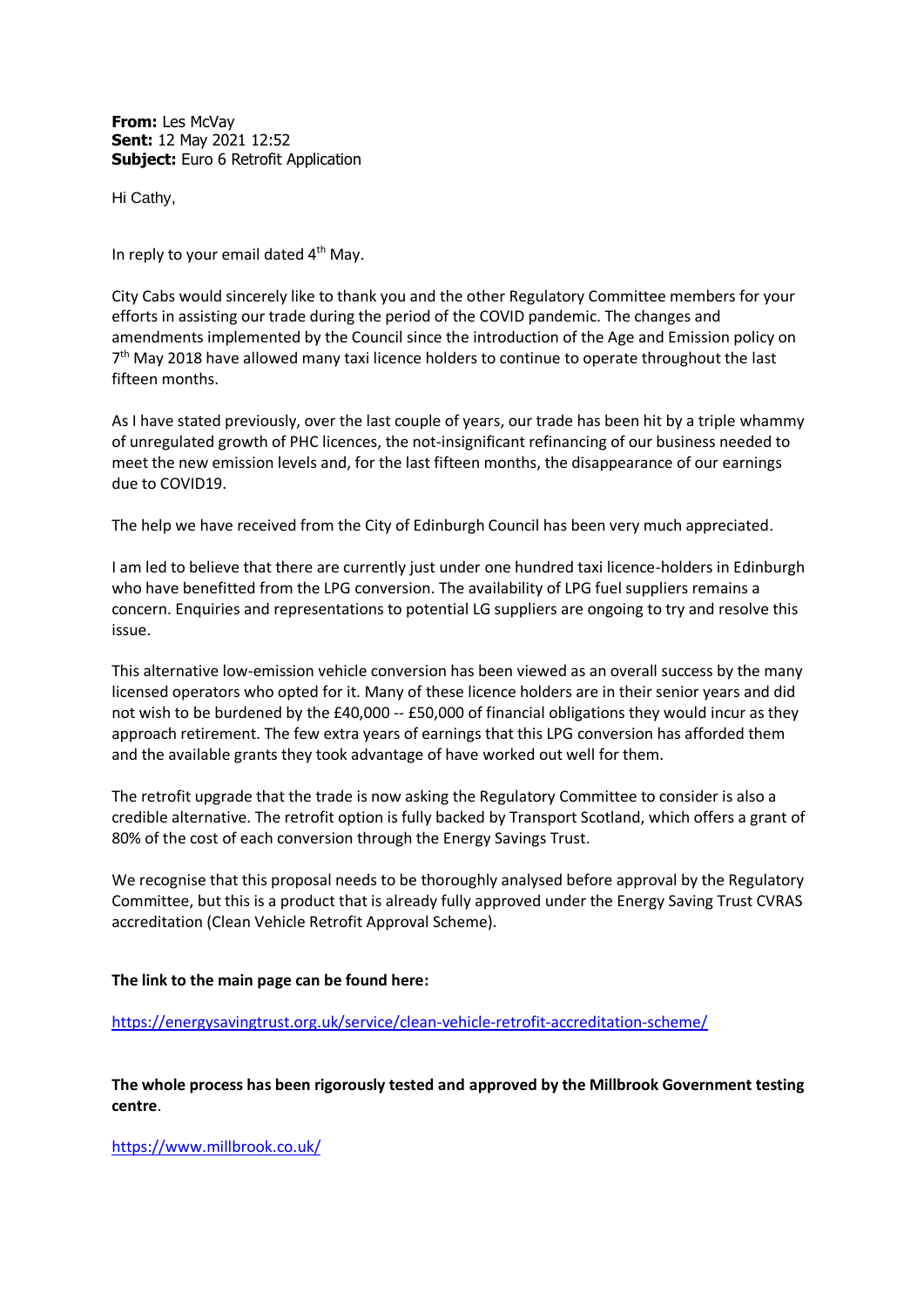In your last email, you mentioned that the retrofit device has to be fully maintained to be effective and that the Committee had already made a policy decision that such devices are not suitable.

Apart from its normal, regular, required maintenance, the only additional requirement of this device is that it also periodically needs to be topped up with the additive AdBlue. This is no different from all other Euro 6 vehicles. I am not aware of any other required maintenance, nor are the engineers currently involved in this retrofit process. Could you please advise me of what maintenance you or your Officers are referring to?

We both seem to be receiving conflicting or confusing information regarding the route taken by Glasgow City Council on this matter.

You state that Glasgow CC have NOT given permission for this retrofit to go ahead and, like the Regulatory Committee, are considering the benefits of this conversion.

The information City Cabs have received from our colleagues in Glasgow is that there are already vehicles on the road in Glasgow with this retrofit successfully fitted.

I have today checked this with my colleagues in Glasgow, and Euro 5 taxis are currently being upgraded to meet all Euro 6 emission requirements through this scheme. Five have been carried out as of 11<sup>th</sup> May 2021.

These fully approved modifications are being carried out at Kerbside Auto.

### <http://www.kerbsideautos.co.uk/>

I also have to emphasise that this retrofit system has been robustly evidenced, to such an extent that it has been widely introduced to the Bus and Commercial vehicle sector throughout Scotland.

It has also been rigorously tested at a Government Transport facility (Millbrook) and has been given the full support of Transport Scotland. Please see the link below:

[https://www.intelligenttransport.com/transport-news/106235/9-75-million-awarded-to-retrofit](https://www.intelligenttransport.com/transport-news/106235/9-75-million-awarded-to-retrofit-cleaner-exhausts-for-scotlands-buses/)[cleaner-exhausts-for-scotlands-buses/](https://www.intelligenttransport.com/transport-news/106235/9-75-million-awarded-to-retrofit-cleaner-exhausts-for-scotlands-buses/)

Our request is in no way intended to dilute the current Council's policy on climate change and low emissions. We are only asking that the Edinburgh Taxi Trade be given the same consideration and opportunities that have recently been afforded to other services in Edinburgh and other cities.

One final consideration that might encourage the Committee to look favourably on this request is the recent announcement by Mercedes Benz of its intention to launch a new "Electric Taxi" vehicle with a range of 250 miles. See below:

[New Mercedes-Benz eVito Tourer ALL ELECTRIC eVito Tourer Select L3 FWD \(100kw\) Offers |](https://www.easternwestern.co.uk/mercedes-commercial/new-vans/Mercedes-Benz/ALL%2520ELECTRIC%2520eVito%2520Tourer%2520Select%2520L3%2520FWD%2520100kw/446/)  [Western Commercial | Edinburgh | Glasgow | Bellshill \(easternwestern.co.uk\)](https://www.easternwestern.co.uk/mercedes-commercial/new-vans/Mercedes-Benz/ALL%2520ELECTRIC%2520eVito%2520Tourer%2520Select%2520L3%2520FWD%2520100kw/446/)

#### [The New Mercedes-Benz e-Vito Tourer -](https://www.easternwestern.co.uk/mercedes-commercial/new-vans/E-Vito-Tourer.php) Mercedes-Benz Commercial Scotland

Sustainable. Ideal for taxi services, airport drop-offs or even longer journeys, the eVito Tourer has an impressive 245 mile combined WLTP range^, DC rapid charging – which boosts battery life from 10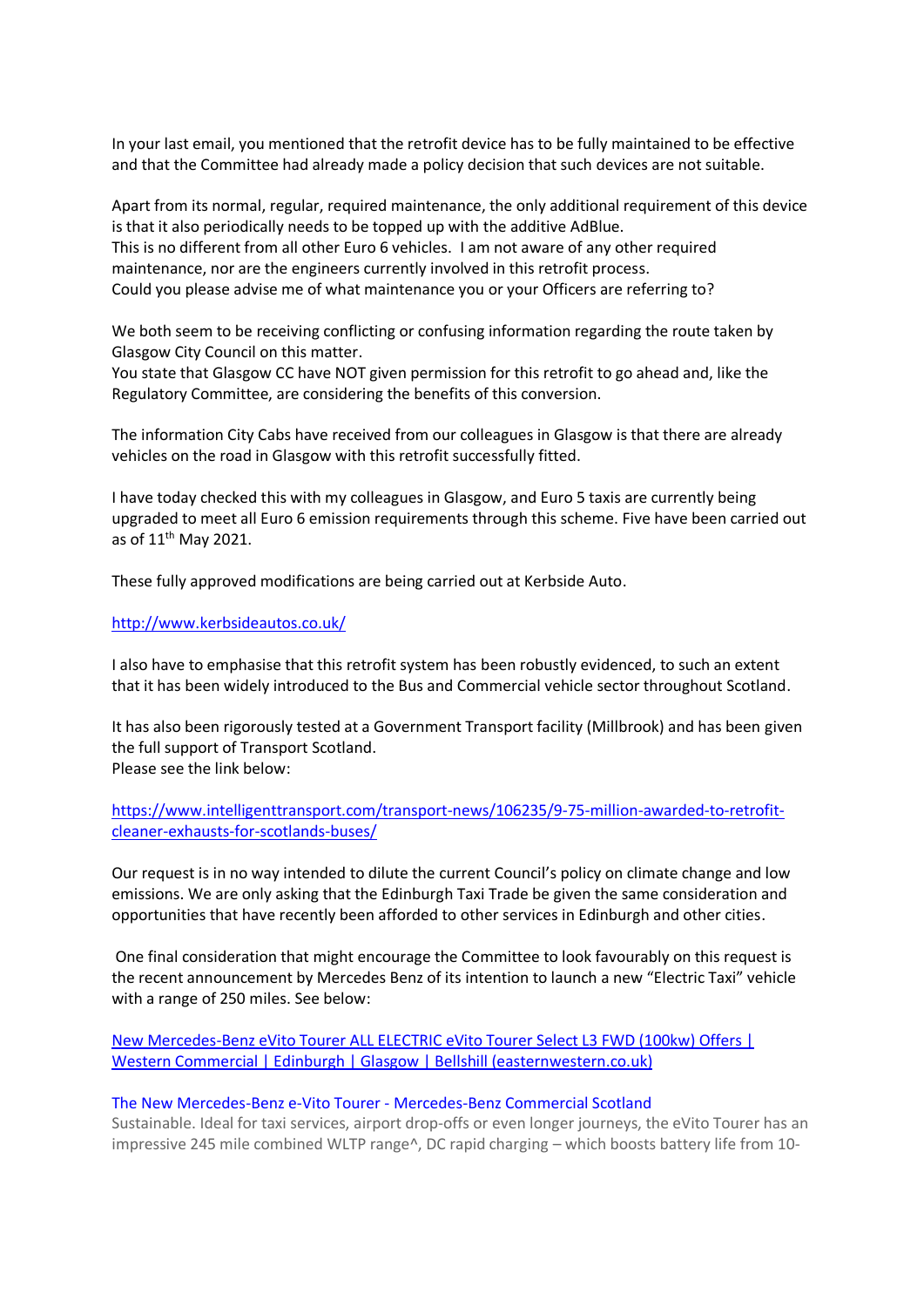80% in just 40 minutes\* and comes with a 8-year/160,000km battery guarantee, keeping your customers moving both today and well into tomorrow. [www.easternwestern.co.uk](http://www.easternwestern.co.uk/)

This range is a possible game changer for our trade, and, although it is not available at the moment as an approved Taxi in Edinburgh, it is anticipated that it could be fully compliant in two to three years.

This would fall into line with Edinburgh's zero-emissions policy and could be a natural transfer from our current Euro6 vehicles.

As we emerge from the pandemic, our trade, like many others, faces an uncertain future due to various factors, one of which is how to finance our vehicles in the short term. Due to the uncertainty of how our trade will go forward, lending institutions are now drawing back from financing any new taxi ventures. However, as we move out of lockdown, we hope that the confidence to lend to our trade will be restored pretty quickly.

Allowing this retrofit upgrade, which is fully Euro6 compliant, would greatly help many of our current licensed operators in the City by giving them time to get back on their feet financially as well as continuing to move towards the ultimate objective of a zero-emissions service by 2030.

Kindest Regards Les McVay Company Secretary 1 Atholl Place, Edinburgh, EH3 8HP